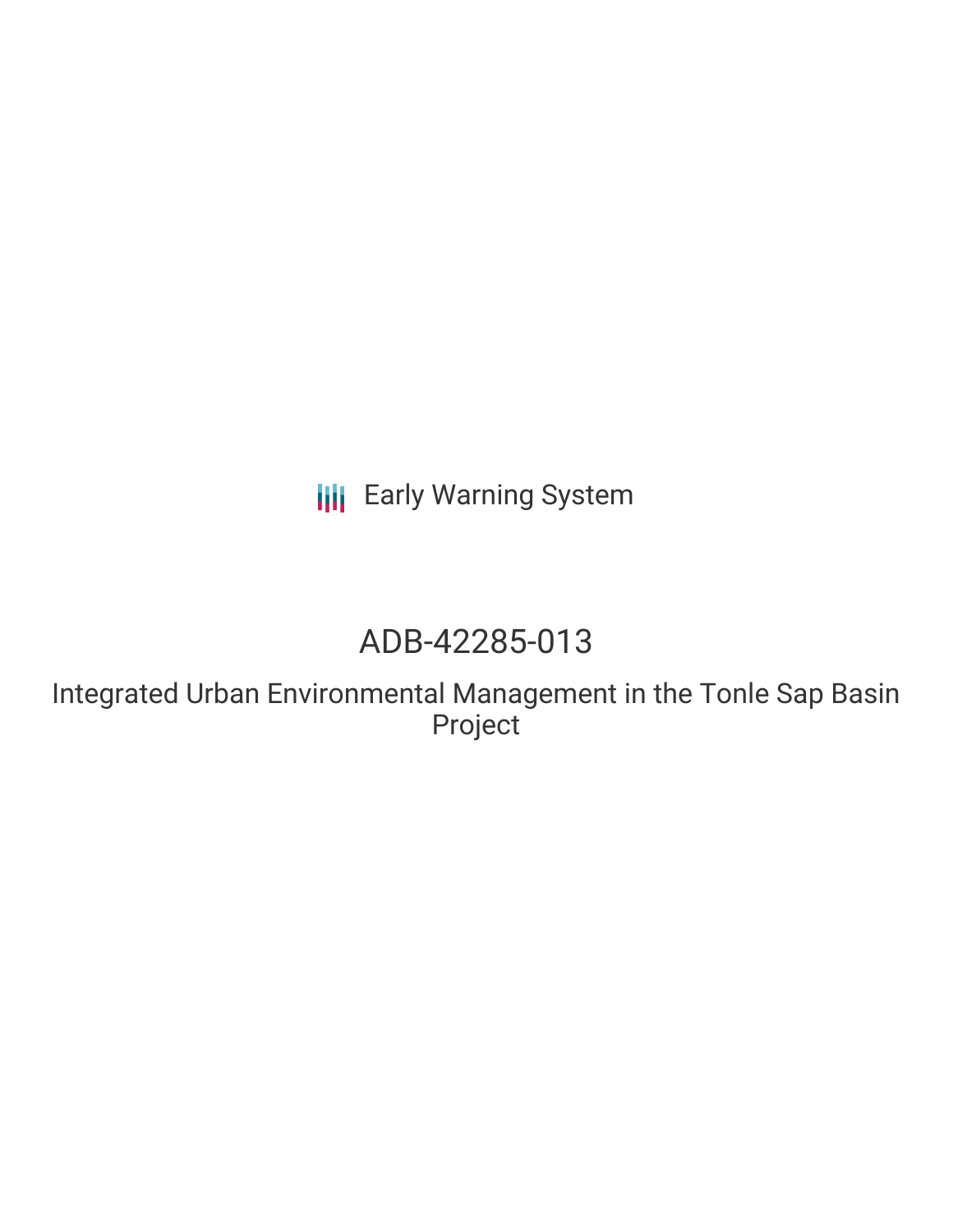

### Early Warning System Integrated Urban Environmental Management in the Tonle Sap Basin Project

#### **Quick Facts**

| <b>Countries</b>               | Cambodia                                                               |
|--------------------------------|------------------------------------------------------------------------|
| <b>Specific Location</b>       | Steung Sen, Serei Saophoan, Kampong Chhnang, and Pursat municipalities |
| <b>Financial Institutions</b>  | Asian Development Bank (ADB)                                           |
| <b>Status</b>                  | Active                                                                 |
| <b>Bank Risk Rating</b>        | B                                                                      |
| <b>Voting Date</b>             | 2015-11-10                                                             |
| <b>Borrower</b>                | Government of Cambodia                                                 |
| <b>Sectors</b>                 | Construction, Infrastructure, Law and Government, Water and Sanitation |
| <b>Investment Type(s)</b>      | Loan                                                                   |
| <b>Investment Amount (USD)</b> | \$37.00 million                                                        |
| <b>Project Cost (USD)</b>      | \$47.00 million                                                        |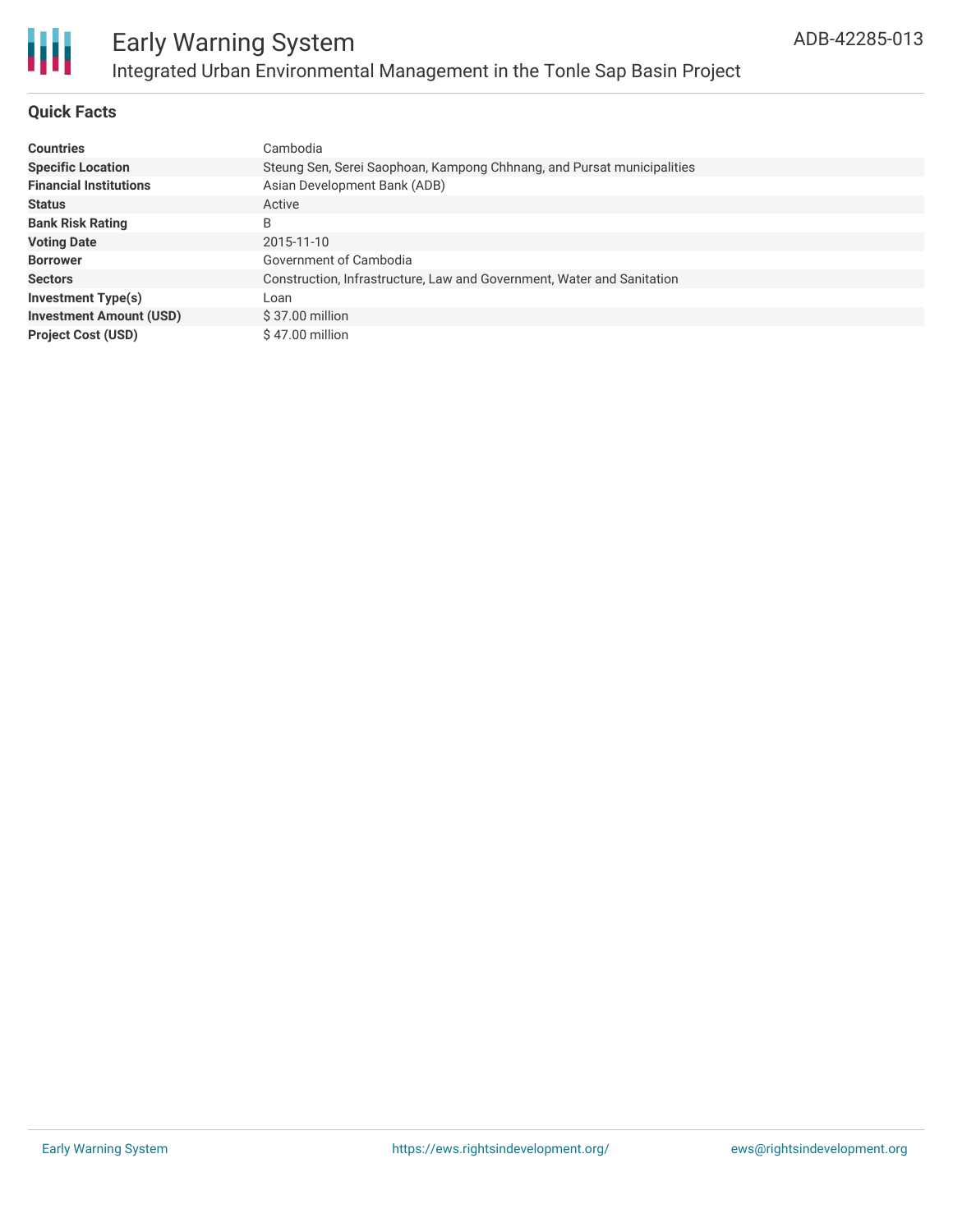

#### **Project Description**

This project finances support for the government of Cambodia in improving urban services and enhancing climate resilience in four towns in the Tonle Sap Basin in the municipalities of Steung Sen, Serei Saophoan, Kampong Chhnang and Pursat, including improvements urban services such as water, sanitation, and flood protection infrastructure.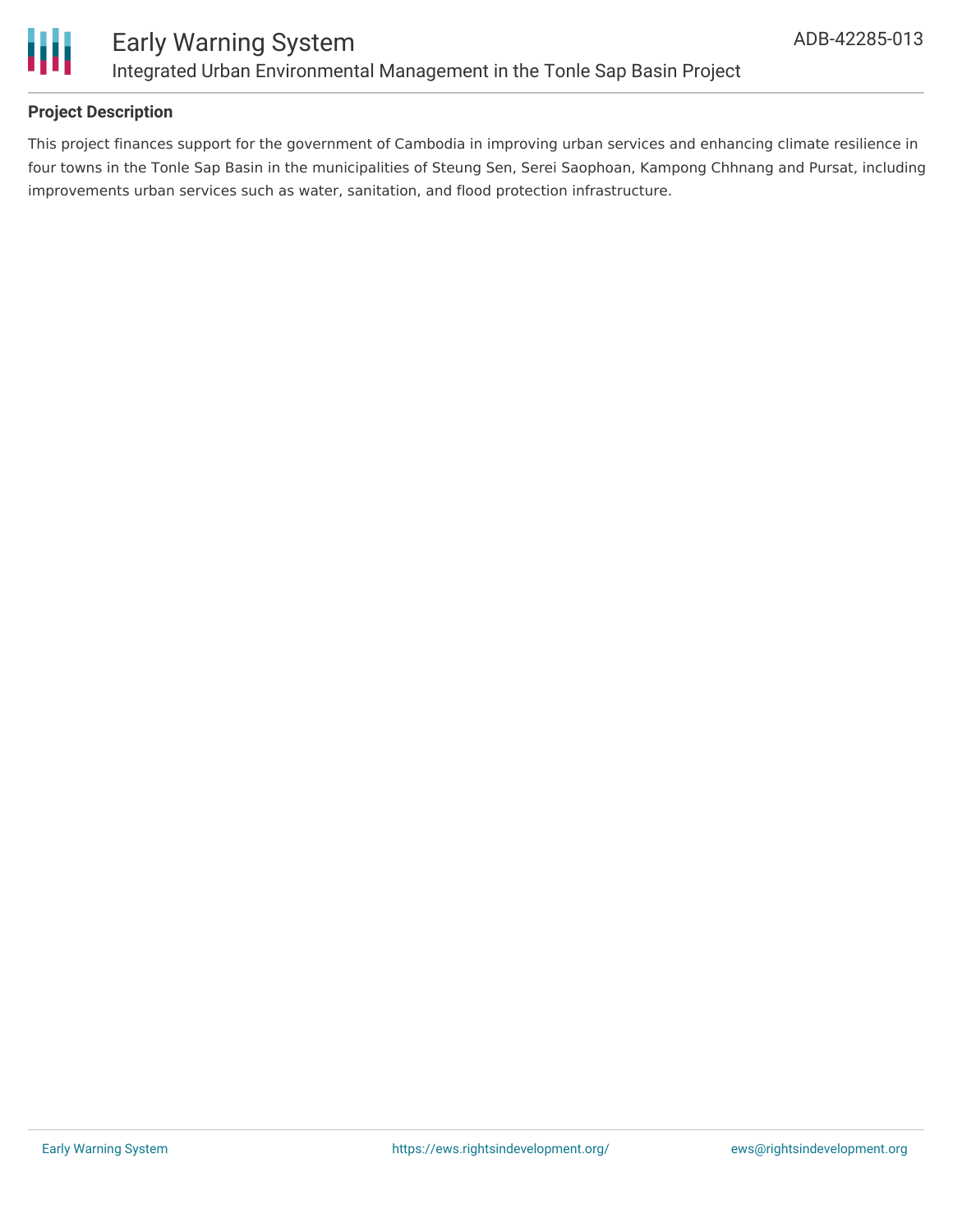

#### **Investment Description**

Asian Development Bank (ADB)

This project is funded by a US\$ 37 investment from the ADB's Asian Development Fund, as well as US \$10 from the Strategic Climate Fund.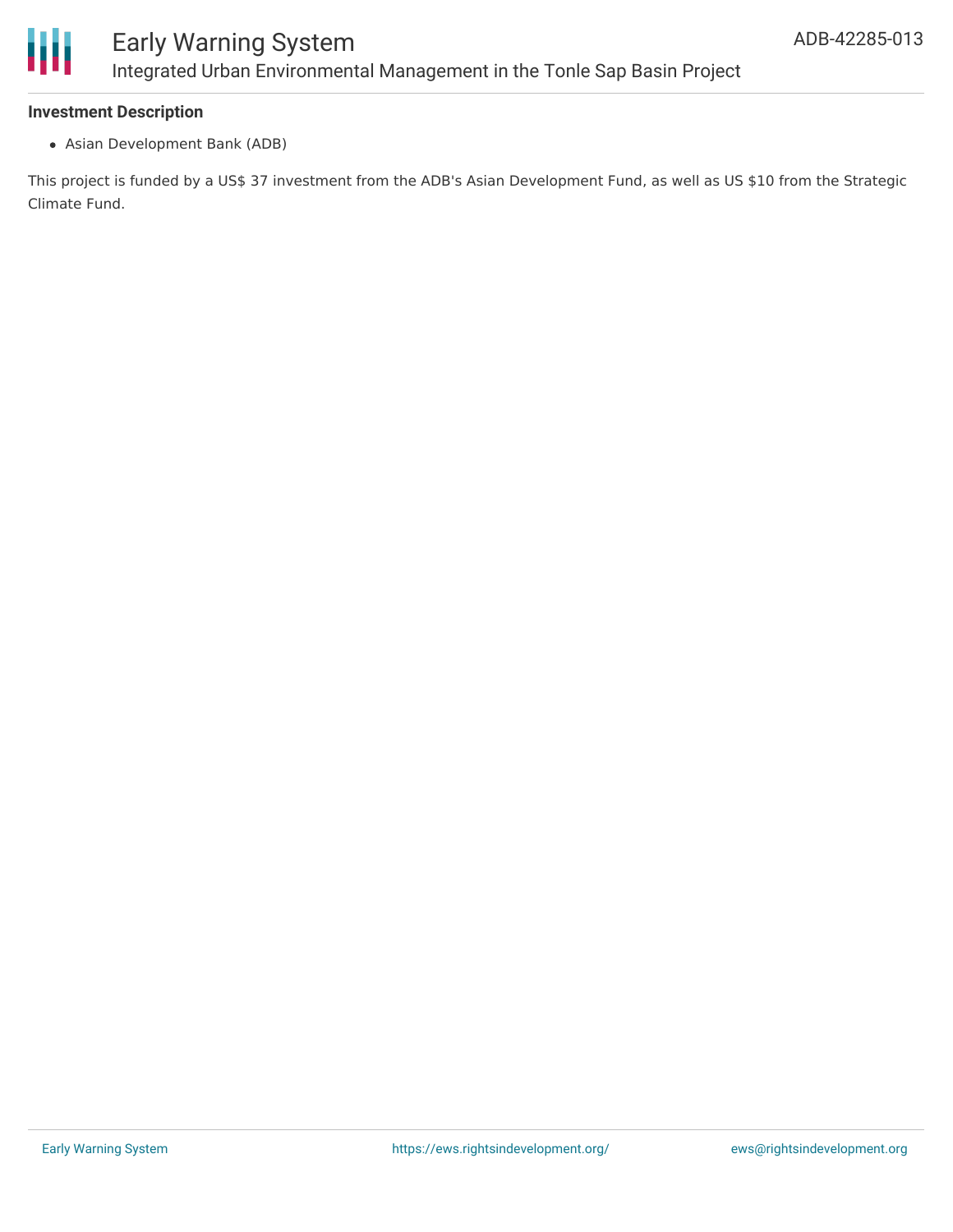

#### **Contact Information**

\*No contacts available\*

#### ACCOUNTABILITY MECHANISM OF ADB

The Accountability Mechanism is an independent complaint mechanism and fact-finding body for people who believe they are likely to be, or have been, adversely affected by an Asian Development Bank-financed project. If you submit a complaint to the Accountability Mechanism, they may investigate to assess whether the Asian Development Bank is following its own policies and procedures for preventing harm to people or the environment. You can learn more about the Accountability Mechanism and how to file a complaint at: http://www.adb.org/site/accountability-mechanism/main